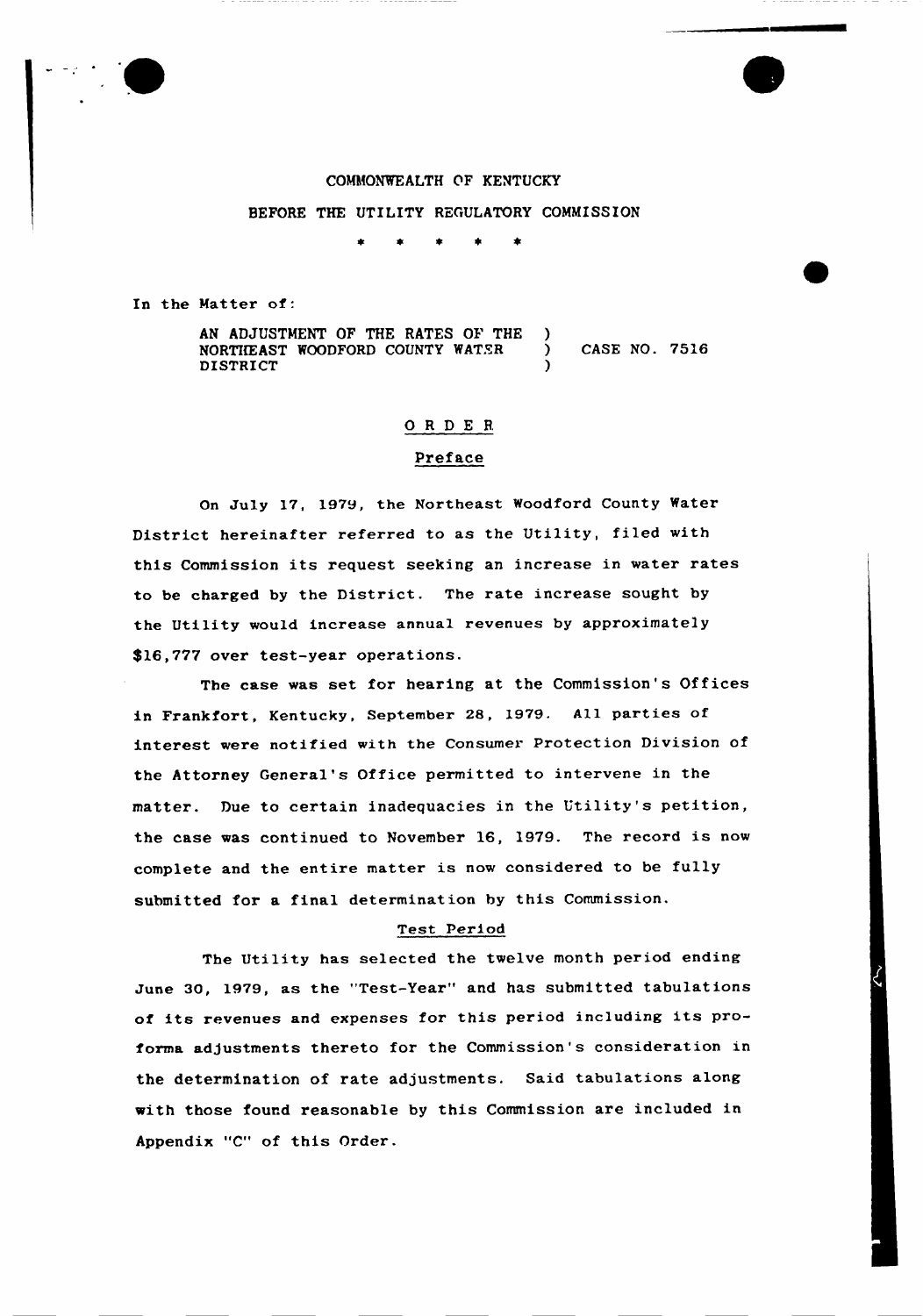### Findings in This Matter

The Commission, after consideration of all the evidence of record and being advised, is of the opinion and finds:

That the existing rates charged by the Utility provided annual revenues of approximately \$53,507 from an average of 226 customers receiving water service during the test-year; and the addition thereto of \$5,260 interest income and \$160 service charges yielded total revenues of \$58,927 for the period.

2. That the Utility's proforma annual operating expenses, including depreciation and interest, are estimated to be approximately \$68,259.

3. That the rates prescribed and set forth in Appendix "A", attached hereto and made <sup>a</sup> part hereof, are the fair, just, and reasonable rates to be charged by the Utility for services rendered to its customers. Further, that these rates should provide annual revenues of approximately \$67,874. The addition thereto of \$5,260 Interest Income and \$160 service charges should provide total annual revenues of \$73,294, which should provide for: operating expenses including depreciation and interest, servicing of the debt, and the accumulation of a reasonable surplus for compliance with bond ordinance requirements.

4. That the Commission, after consideration of the tabulations of test-year and projected revenues and expenses submitted by the Utility, concludes that said revenues, expenses and proforma adjustments thereto ran be summarized as shown in Appendix "B', attached hereto and made a part hereof. On the basis of the said Appendix "B" tabulation the Commission further concludes that annual revenues in the amount of \$73,294 are necessary and will permit the Utility to meet its reasonable expenses for providing water services to its customers.

5. That the rates proposed by the Utility are unfair, unjust, and unreasonable in that they would produce revenues in excess of those found reasonable herein and should be denied.

6. That the Utility should directly inform each of its customers of the magnitude of the increase in rates allowed herein and the specific basis for this increase.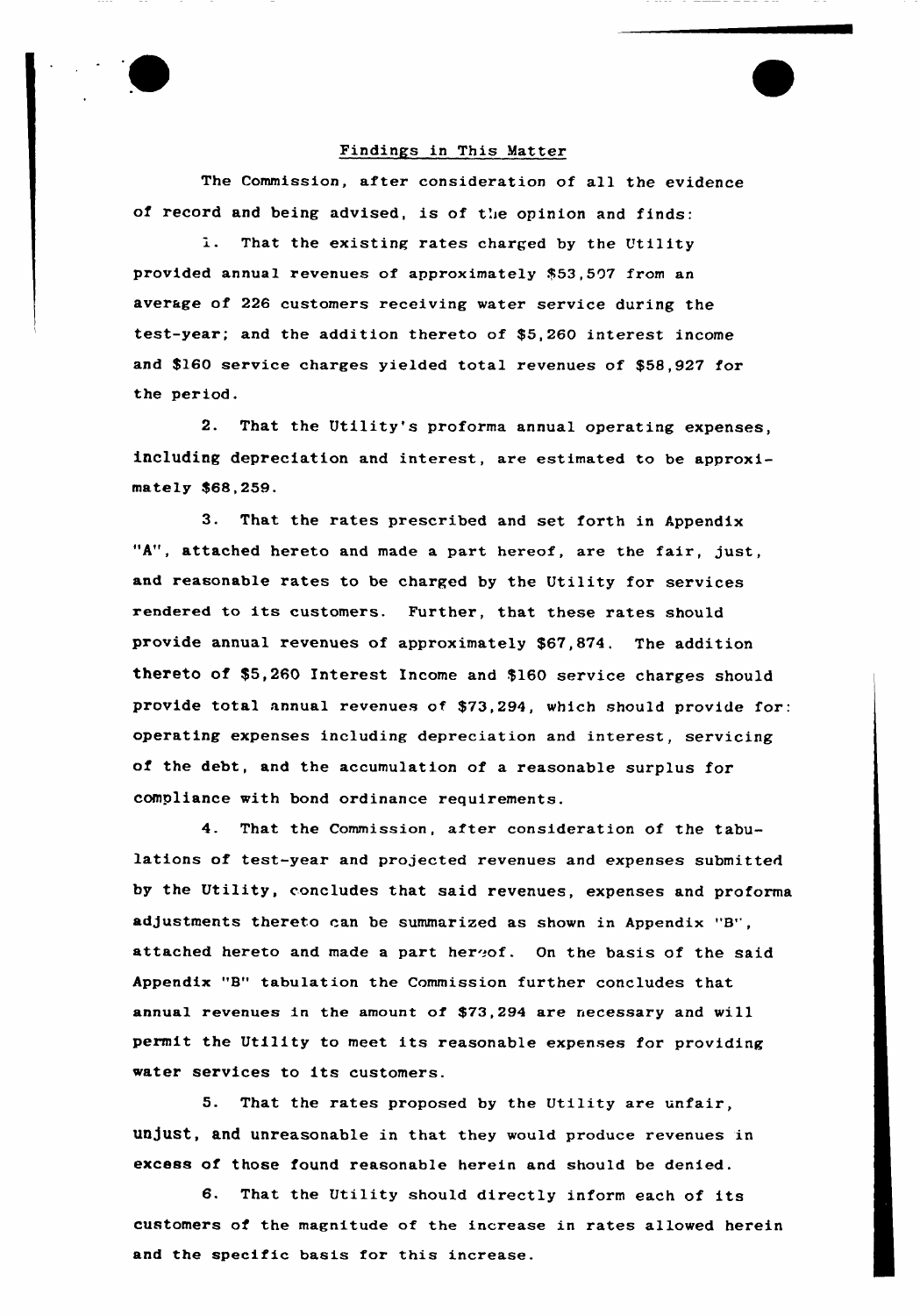

7. That according to Kentucky Revised Statutes, Chapter 74.361, the Kentucky General Assembly has determined that the reduction in the number of water districts and associations operating in the Commonwealth is in the public interest, "in that mergers of such Districts will tend to eliminate wasteful duplication of costs and efforts, result in a sounder and more businesslike degree of management, and ultimately result in greater economies, less cost, and <sup>a</sup> higher degree of service to the general public....". Therefore, the Commission further finds that the Utility shoud investigate the possibilities of merger with the other water utilities operating in this area, and report to this Commission the findings of their investigation within ninety (90} days of the date of this Order.

# Orders in This Matter

The Commission, on the basis of the matters hereinbefore set forth, and the evidentiary record in this case:

HEREBY ORDERS that the rates as prescribed and set forth in Appendix "A", attached hereto, be and they hereby are fixed as the fair, just, and reasonable rates of the Utility to become effective for services rendered on and after the date of this Order.

IT IS FURTHER ORDERED that the rates sought by the Utility be and the same are hereby denied.

IT IS FURTHER ORDERED that the Utility shall directly inform each of its customers of the magnitude of the increase in rates approved herein and of the specific basis for this increase. Further, that the Utility shall, within thirty (30) days of the date of this Order, file with this Commission its certification that its customers have been duly informed as ordered herein.

IT IS FURTHER ORDERED the the Utility investigate the possibilities of merger with the other water utilities operating in the area and made a written report of the findings of said investigation to this Commission within ninety (90) days of the date of this Order.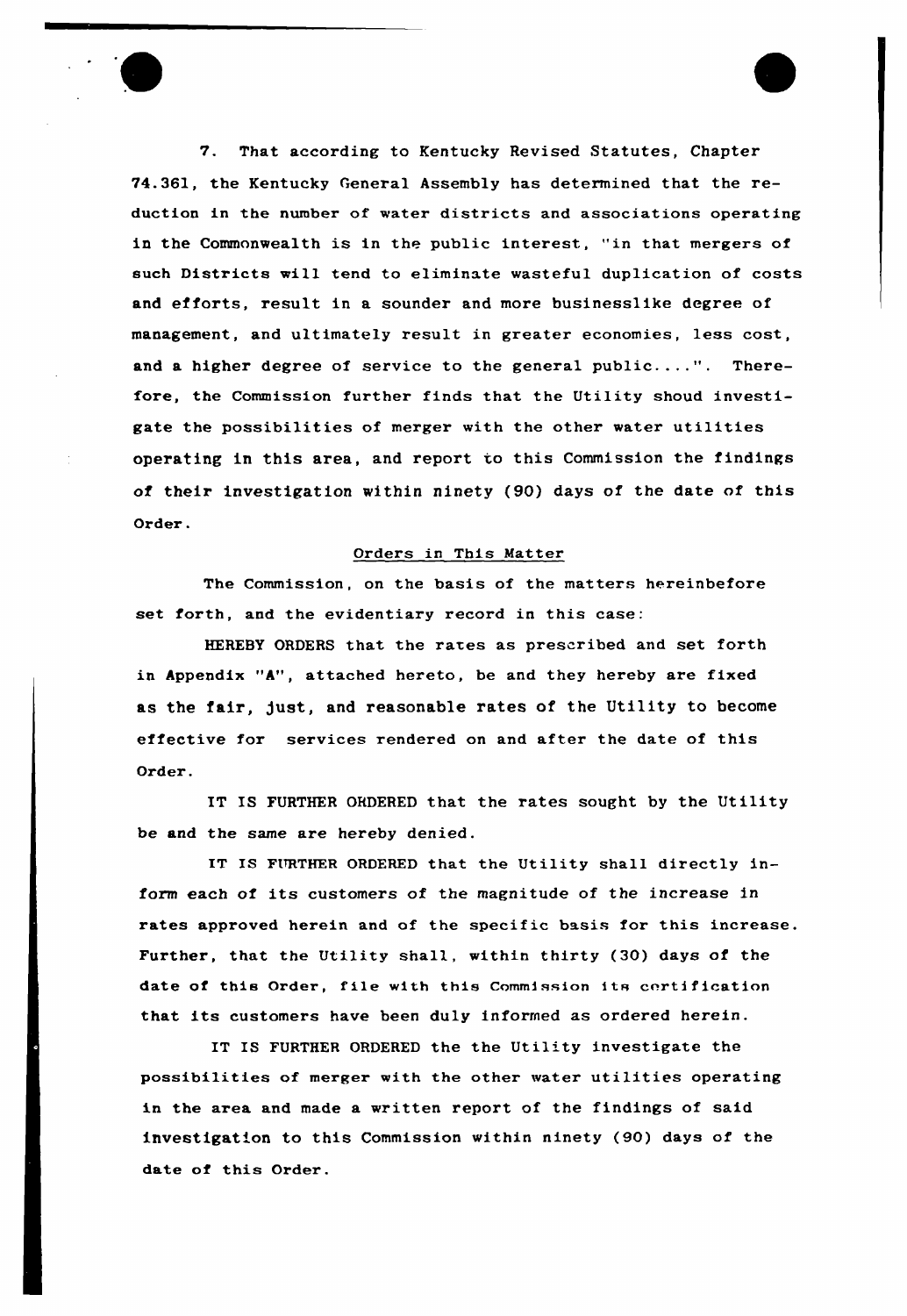

IT IS FURTHER ORDERED that the Utility file with this Commission, within thirty (30) days from the date of this Order, its tariff sheets setting forth the rates approved herein. Further, that a copy of the Utility's "Rules and Regulations" for providing service to its customers shall be filed with said tariff sheets. Done at Frankfort, Kentucky, this 19th day of February, 1980. UTILITY REGULATORY COMMISSION

CHAIRMAN M

ATTEST:

## **SECRETARY**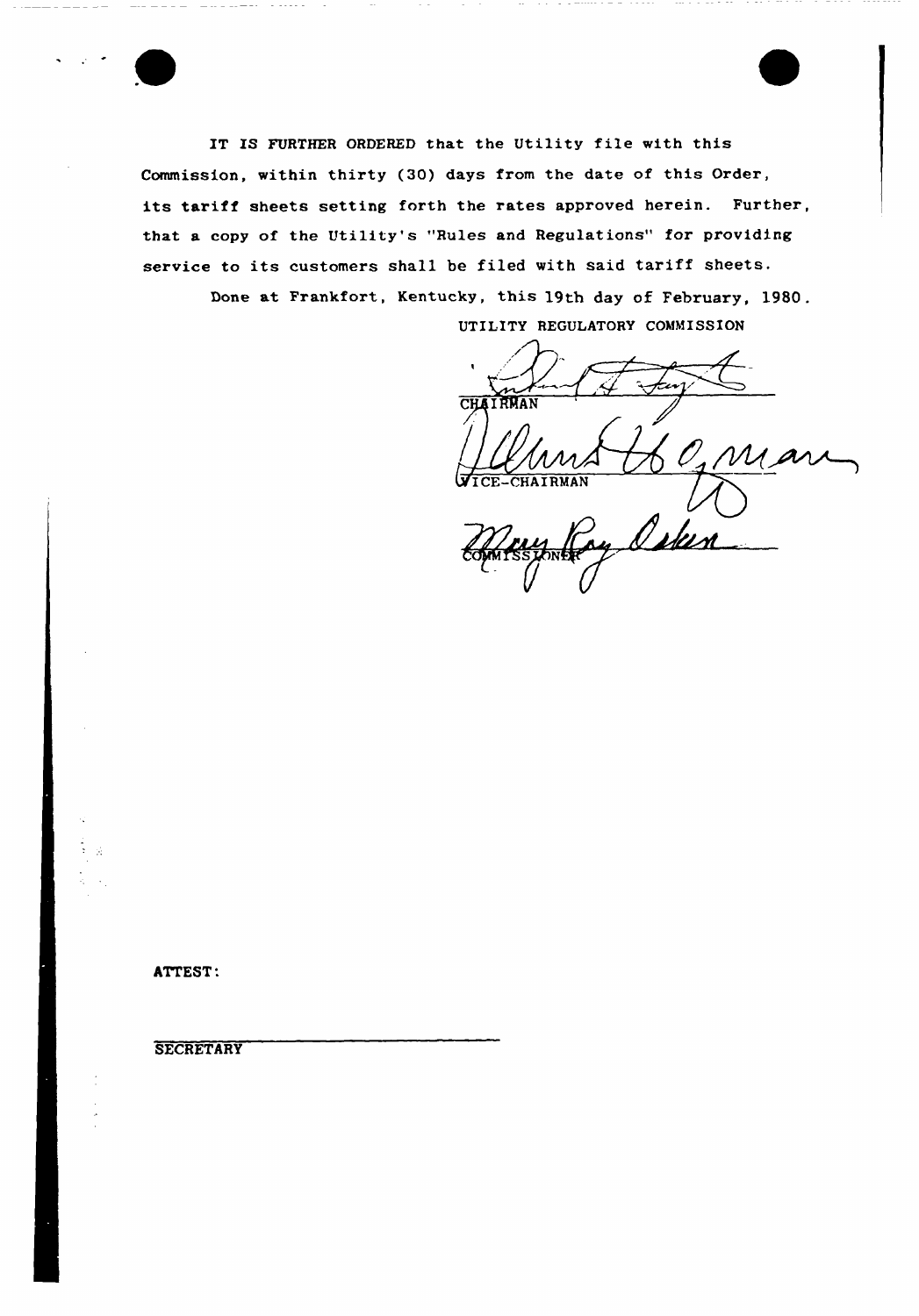

#### APPENDIX "A"

APFENDIX TO AN ORDER OF THE UTILITY REGULATORY COMMISSION IN CASE NO. 7516 DATED FEBRUARY 19, 1980

The following rates are hereby prescribed for<br>the customers served by the Northeast Woodford County Water District. All other rates and charges not mentioned specifically herein shall remain the same as those in effect prior to the date of this Order.

| Gallonage Blocks For<br>Each Meter Size |                     |                              | Monthly Rate For<br>Each Gallonage Block |                        |  |  |  |  |  |
|-----------------------------------------|---------------------|------------------------------|------------------------------------------|------------------------|--|--|--|--|--|
|                                         |                     | $5/8$ -inch X 3/4-inch Meter |                                          |                        |  |  |  |  |  |
|                                         | $First$ 2,000       |                              |                                          | \$ 6.55 Minimum Bill   |  |  |  |  |  |
|                                         | <b>Next</b> 2,000   |                              |                                          | 2.10 Per 1,000 Gallons |  |  |  |  |  |
|                                         | $Next \t\t\t 6,000$ |                              |                                          | 1.70 Per 1,000 Gallons |  |  |  |  |  |
|                                         | Next 90,000         |                              |                                          | 1.35 Per 1,000 Gallons |  |  |  |  |  |
|                                         | Over 100,000        |                              |                                          | 1.20 Per 1,000 Gallens |  |  |  |  |  |
|                                         | 3/4-inch Meter      |                              |                                          |                        |  |  |  |  |  |
|                                         | First $5,000$       |                              |                                          | \$12.45 Minimum Bill   |  |  |  |  |  |
|                                         | Next 5,000          |                              |                                          | 1.70 Per 1,000 Gallons |  |  |  |  |  |
|                                         | Next 90,000         |                              |                                          | 1.35 Per 1,000 Gallons |  |  |  |  |  |
|                                         | Over 100,000        |                              |                                          | 1.20 Per 1,000 Gallons |  |  |  |  |  |
|                                         | 1-inch Meter        |                              |                                          |                        |  |  |  |  |  |
|                                         | <b>First</b> 10,000 |                              |                                          | \$20.95 Minimum Bill   |  |  |  |  |  |
|                                         | Next 90,000         |                              |                                          | 1.35 Per 1,000 Gallons |  |  |  |  |  |
|                                         | Over 100,000        |                              |                                          | 1.20 Per 1,000 Gallons |  |  |  |  |  |
|                                         | $1$ 1/2-inch Meter  |                              |                                          |                        |  |  |  |  |  |
|                                         | <b>First</b> 15,000 |                              |                                          | \$27.70 Minimum Bill   |  |  |  |  |  |
|                                         | Next 85,000         |                              |                                          | 1.35 Per 1,000 Gallons |  |  |  |  |  |
|                                         | Over 100,000        |                              |                                          | 1.20 Per 1,000 Gallons |  |  |  |  |  |
|                                         | 2-inch Meter        |                              |                                          |                        |  |  |  |  |  |
|                                         | <b>First 20,000</b> |                              |                                          | \$34.45 Minimum Bill   |  |  |  |  |  |
|                                         | Next 80,000         |                              |                                          | 1.35 Per 1,000 Gallons |  |  |  |  |  |
|                                         | Over 100,000        |                              |                                          | 1.20 Per 1,000 Gallons |  |  |  |  |  |

All meters shall be read to the nearest one hundred gallons each month.

The monthly bill for a customer served by a 5/8" X 3/4" meter shall be \$6.55 for metered usages of zero (0) to two thousand (2,000) gallons. The additional charge for usage in excess of two thousand gallons shall be computed to the nearest one hundred (100) gallons of usage on the basis of the above unit costs per one thousand (1,000) gallons. Monthly bills for customers served hy meters larger than 5/8" <sup>X</sup> 3/4" shall be computed in a similar manner with the total bill being either the minimum bill for that meter, or the summation of the minimum bill and the cost of any additional gallonage to the nearest one hundred (100) gallons.